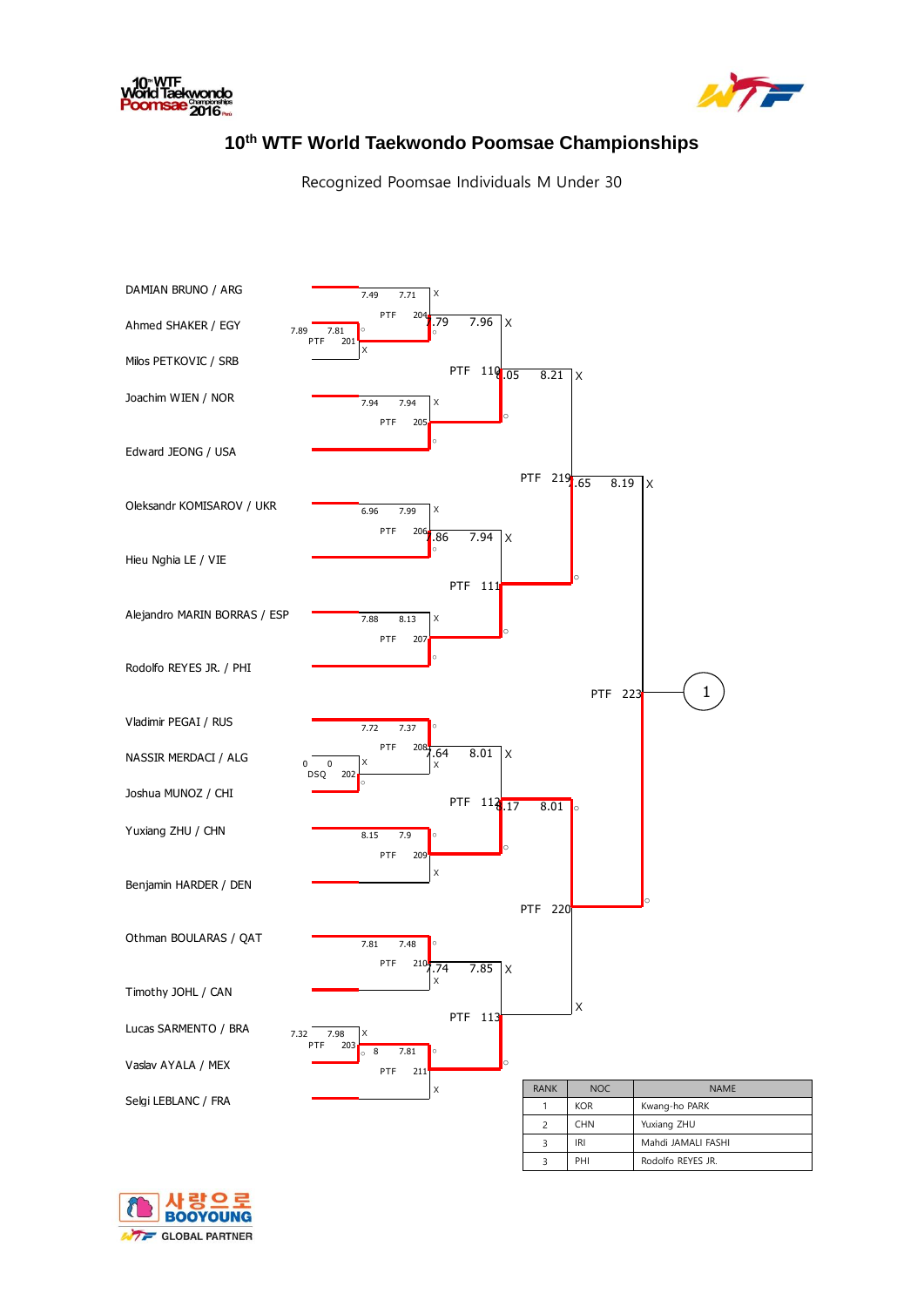



## **10th WTF World Taekwondo Poomsae Championships**

Recognized Poomsae Individuals M Under 30